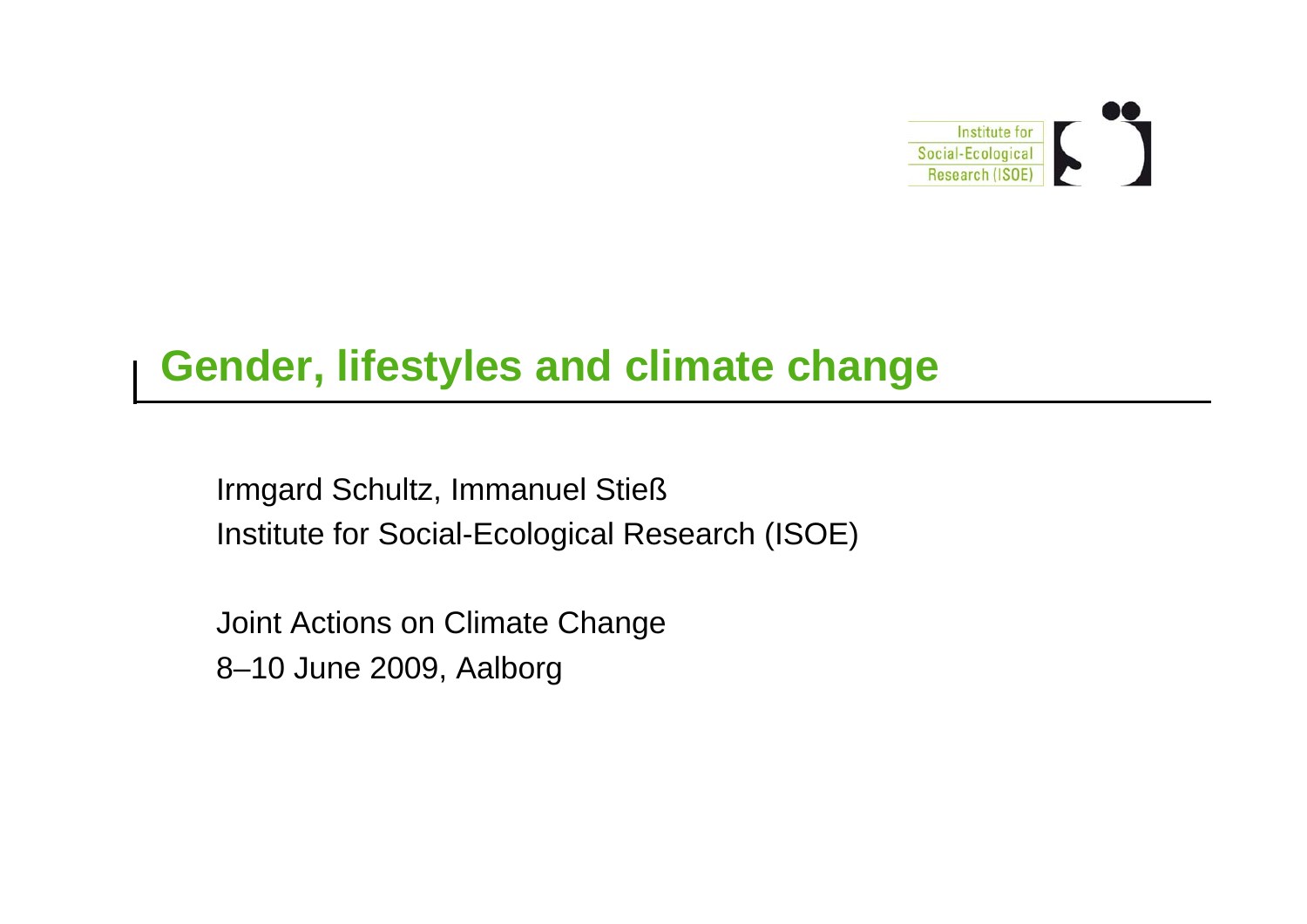Part 1: Gender issues in sustainable consumption and climate change research

F. Gender, lifestyles and climate change – findings of sustainable consumption research

**Part 2: Gender impacts in actions and solutions combating** climate change:

 $\mathcal{L}_{\mathcal{A}}$  What kind of gender knowledge is needed for analyzing the science/policy interface?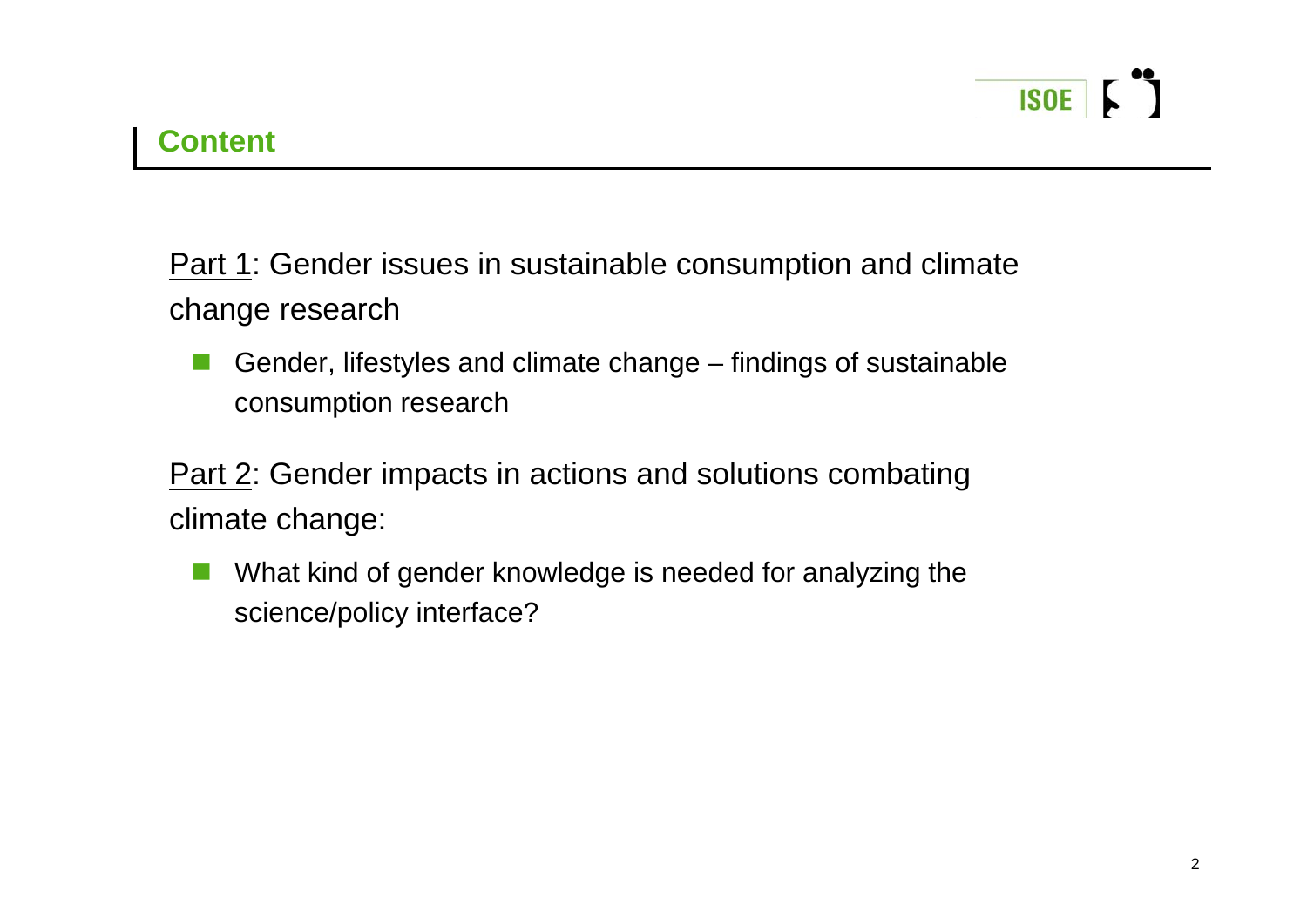

- Consumption activities like eating, heating or bathing are closely related to the way in which people organize their everyday lives.
	- $\triangleright$  Like other social practices, these consumption practices are more or less institutionalized collective phenomena.
	- ▶ They are governed by habits and routines rather than by deliberate and rational choice and are embedded in a social context.
	- $\triangleright$  The way we consume is framed by the context of the households, family and community life. The way we consume is a gendered process.
- F. Gender studies analyzed the gendered division of labor – which finds its expression in time budget analysis:
	- $\triangleright$  In Germany, the relation of paid unpaid work in 2000/2001 was about one third (paid work) to two thirds (unpaid work, housework) for women and two thirds to one third for men.
	- ▶ Other European countries show similar data (Belgium, Estonia, France, Hungary, Slovenia, Finland, Sweden, United Kingdom and Norway) (EUROSTAT 2004).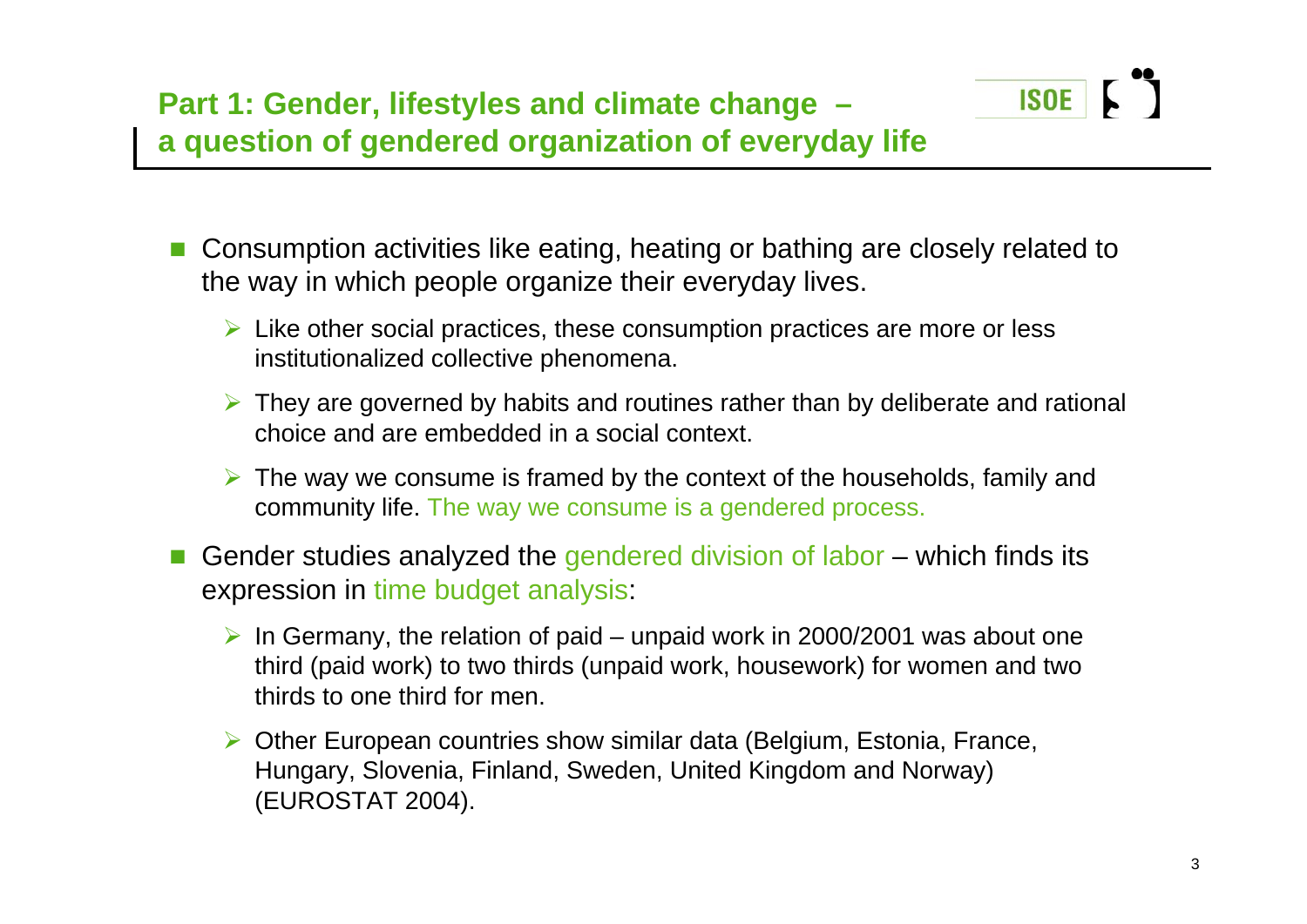

Gendered allocation of income preferences and consumption goods:

- Women spend their financial resources more for basic essentials than men do. They buy more frequently food, clothing and household articles, while men tend to buy expensive capital goods such as homes, cars and electronics and consume more alcohol and tobacco (Johnsson-Latham 2007: 39; SEAC 2007).
- **► Consumption areas like health and nutrition are more closely connected to** women. Others like car dependent transport are more closely connected to men (Schultz/Stieß 2009: 27).

Gendered patterns of environmental and climate awareness:

- ▶ Women show higher environmental awareness than men (for Germany: Kuckartz 2000, Preisendörfer 1999; for Finland: Niva et al. 1997).
- $\triangleright$  Women show a greater willingness to act to preserve the environment and to take personal action to mitigate climate change (EC 2008).
- ▶ They tend to advocate integrated social solutions, changes in life-styles and consumption behaviour, whereas men favoured more technological solutions for mitigating greenhouse gas emissions (WEN 2007; EUROSTAT 2008).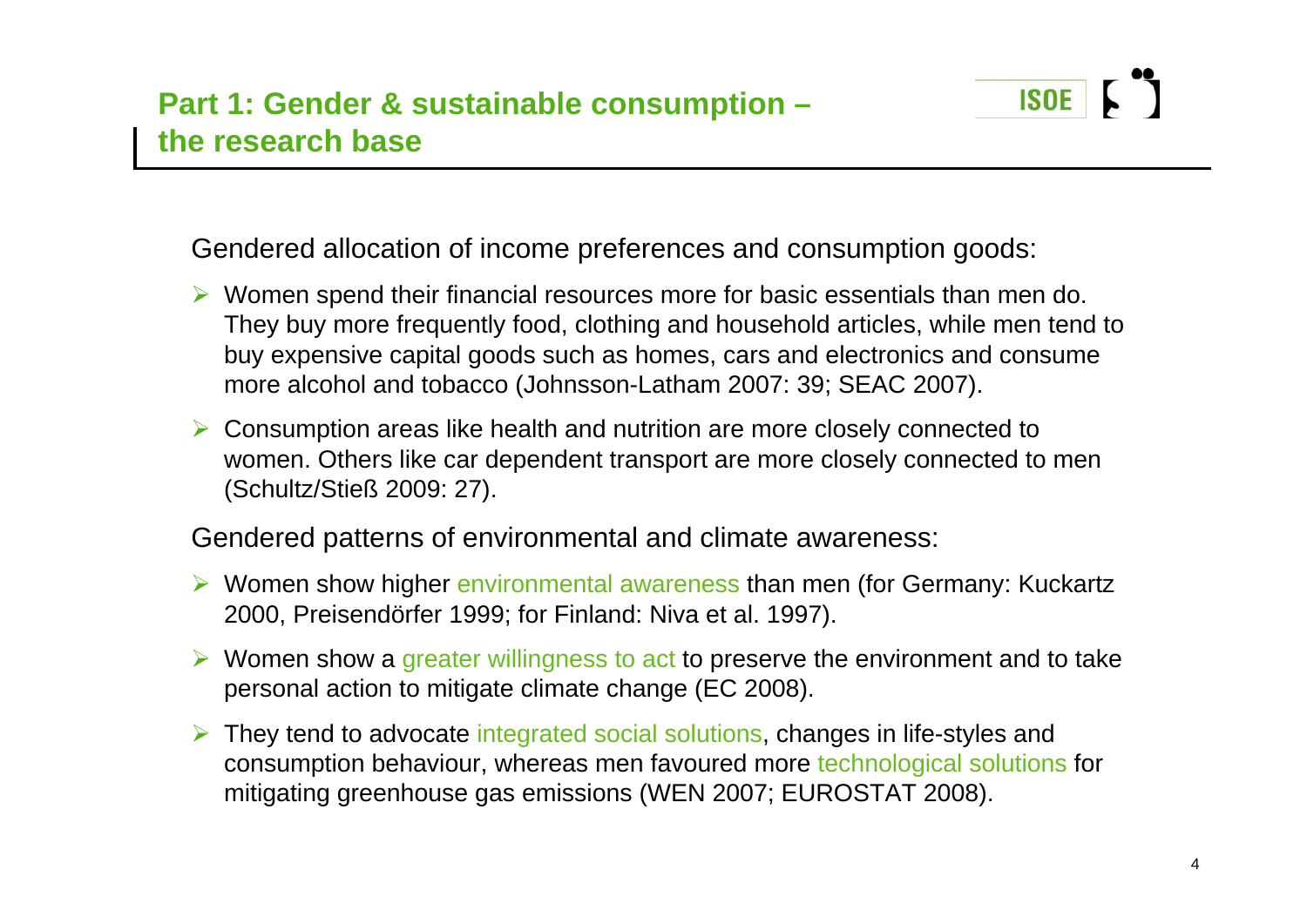

- Women buy more environmentally sound products, eat more organic food, less meat (OECD 2008).
- $\triangleright$  They drive cars less often, they walk more and use public transport more often than men (Johnsson 1997; Preisendörfer 1998; Niva et al. 1997).

But – consumption patterns are shaped by the interplay of gender with other socio-demographic factors, attitudes and lifestyle orientations

- ▶ Consumption patterns vary according to income and different lifestyles (ISOE 2001), different life stages, age (SEI 2007; ISOE 2001), household form – single women show a higher awareness for the environment than men in single person households (Empacher et al. 2001: 15).
- $\triangleright$  Single mothers with children are a social group which suffers economic vulnerability frequently. They show a high engagement towards sustainable consumption but cannot put this attitude into practice due to a lack of financial resources.

**ISOE**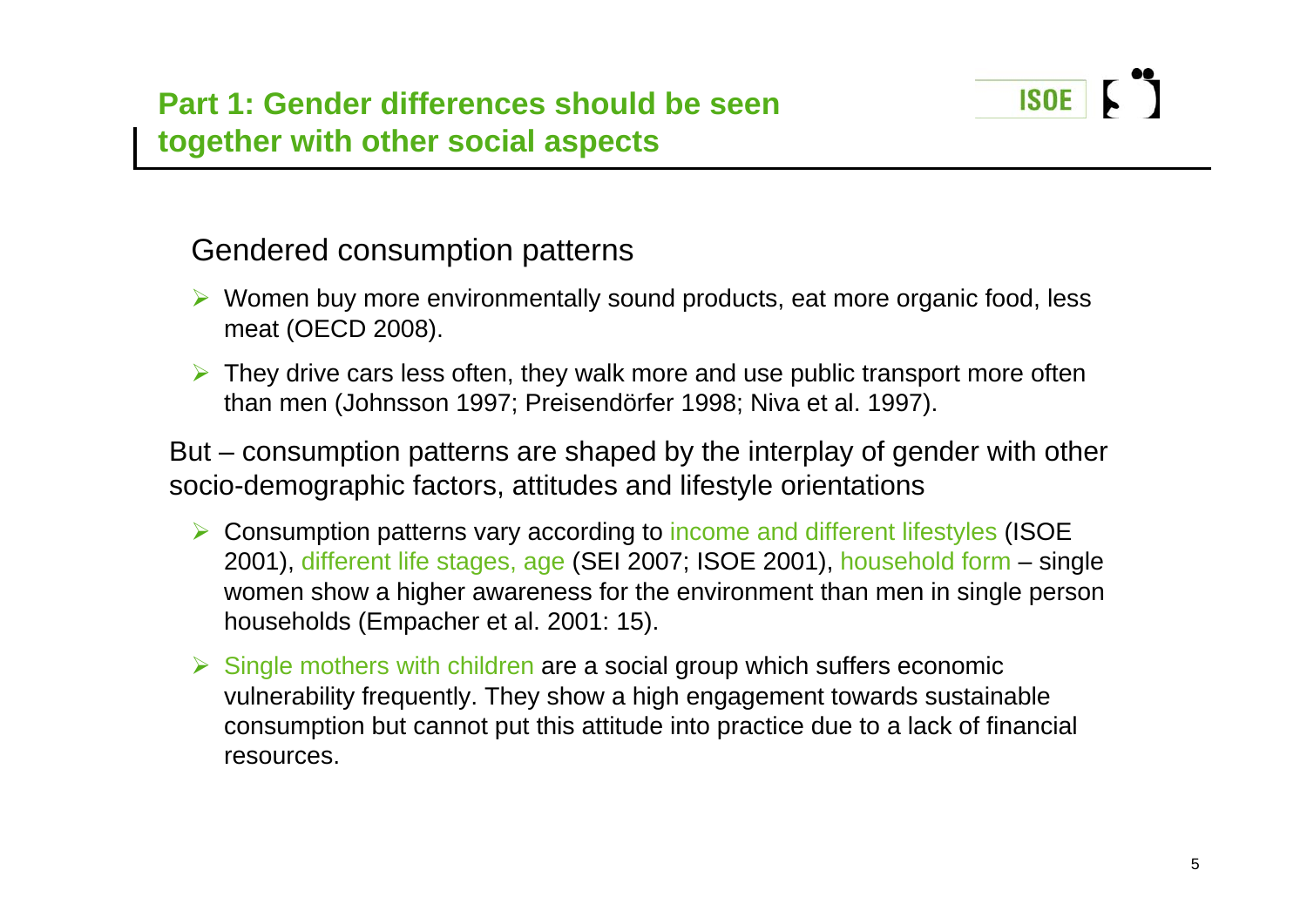

- Gendered stereotypes as for example 'the male breadwinner' and 'the female carer' have to be avoided (even if the reality seems to be that way): it is important to address *specific* gender groups.
- Women and men of different social groups have to be analyzed as citizen-consumers in order to promote their active role within collective actions for climate justice and sustainable production and consumption patterns.
- Women as well as men (of different social groups) have to be analyzed as everyday life actors, not as victims.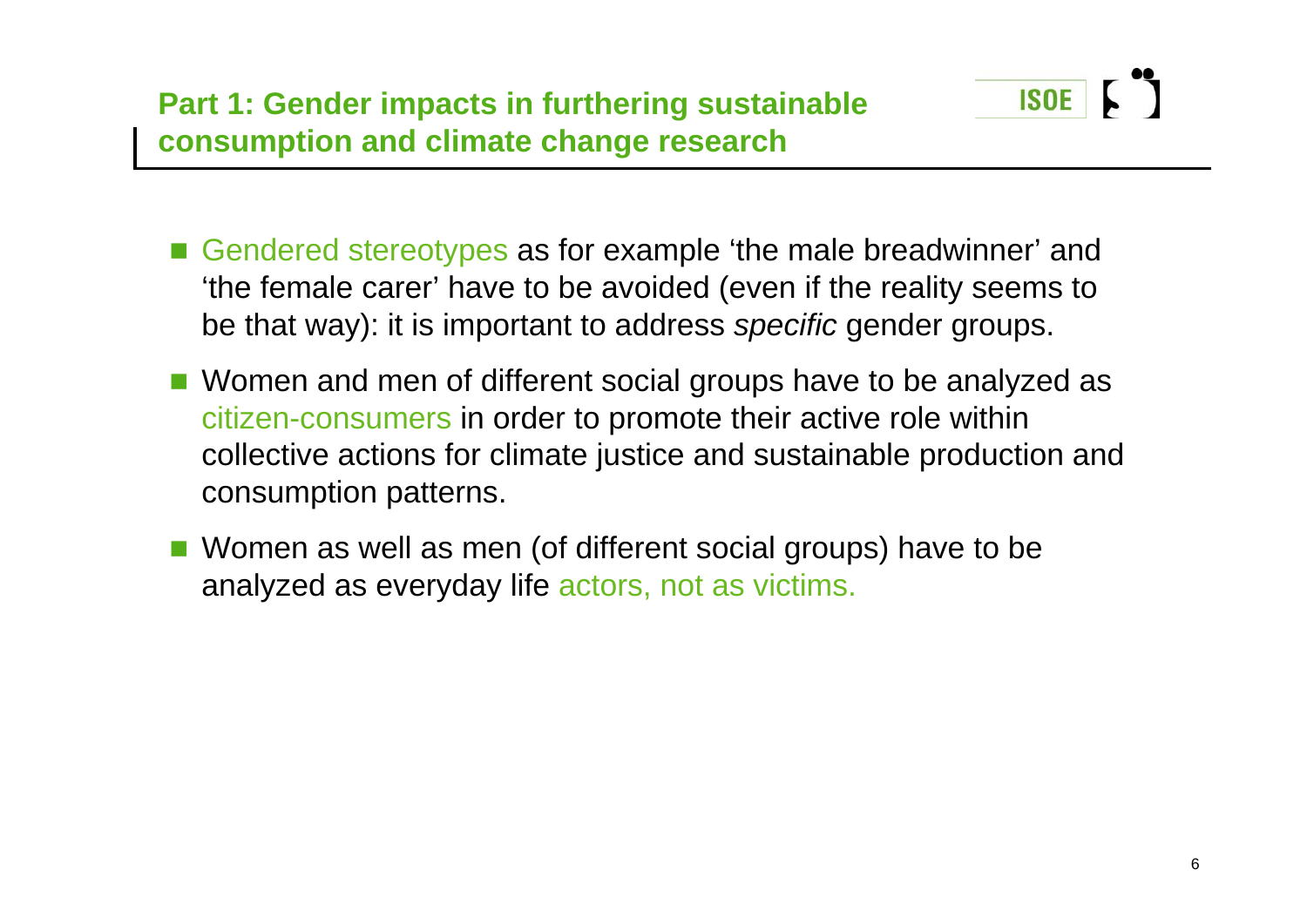Shaping knowledge – intervening knowledge – transdisciplinary knowledge:

- **▶ Orientation knowledge**
- ▶ Systemic (analytical) knowledge
- **▶ Strategic knowledge**

Two ways of asking:

- 1. Asking for gender impacts which are promoting gender equality and gender justice
- 2. Asking for gender issues which are promoting the sustainability effects of the policy strategy/instrument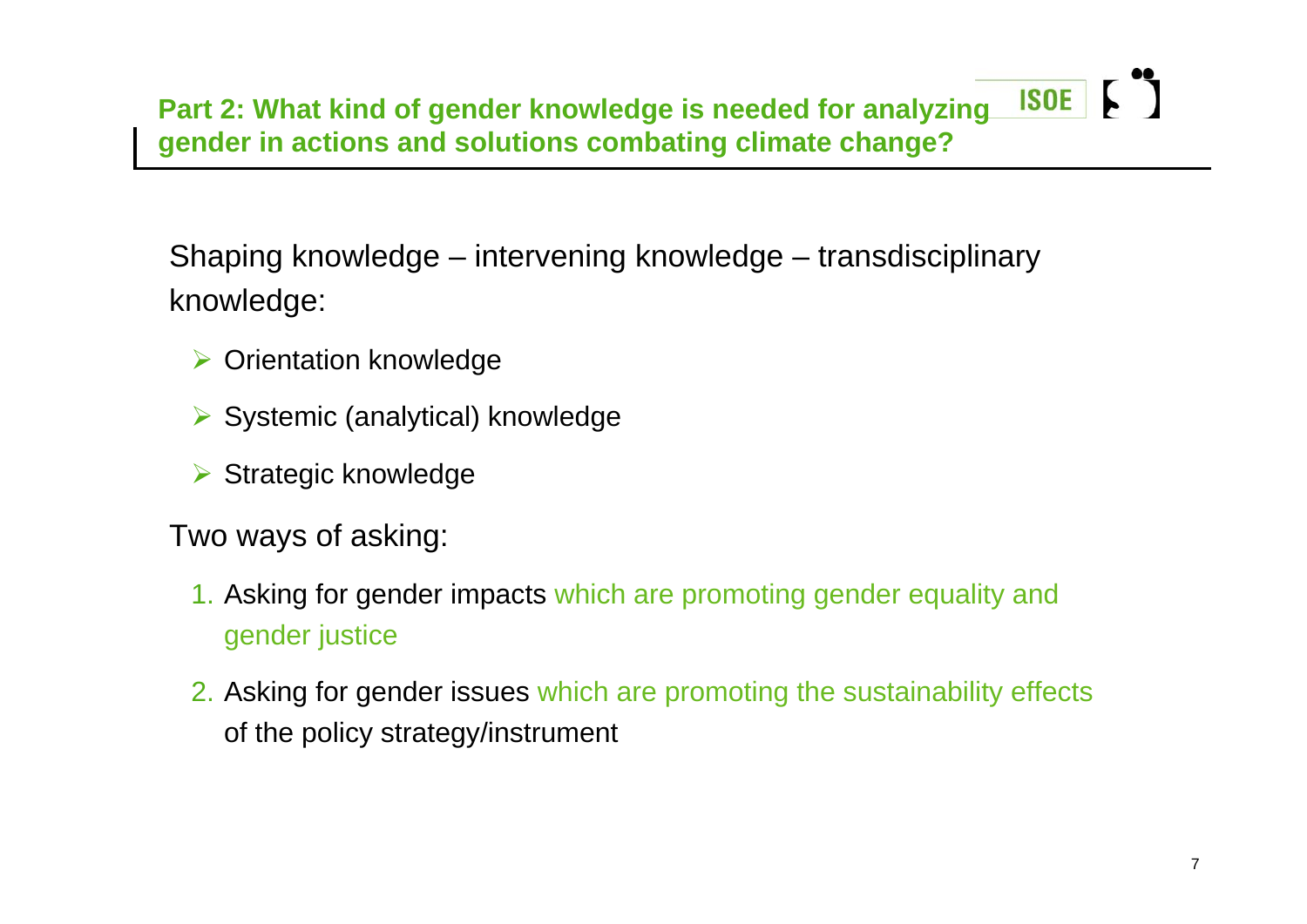

## Asking for gender impacts which are promoting gender equality and gender justice

- $\blacktriangleright$  *Orientation knowledge:* Is gender equality and climate justice explicitly addressed in EU strategies and instruments to promote sustainable consumption and to combat climate change?
- *Systemic knowledge:* What do we know which elements of the political strategy/of the political instrument will probably promote or hinder gender equality/gender justice?
- *Strategic knowledge:* How can we avoid the analyzed hindering effects of the strategy/the instrument on gender equality? How can we promote the probably furthering effects of the policy strategy/instrument?